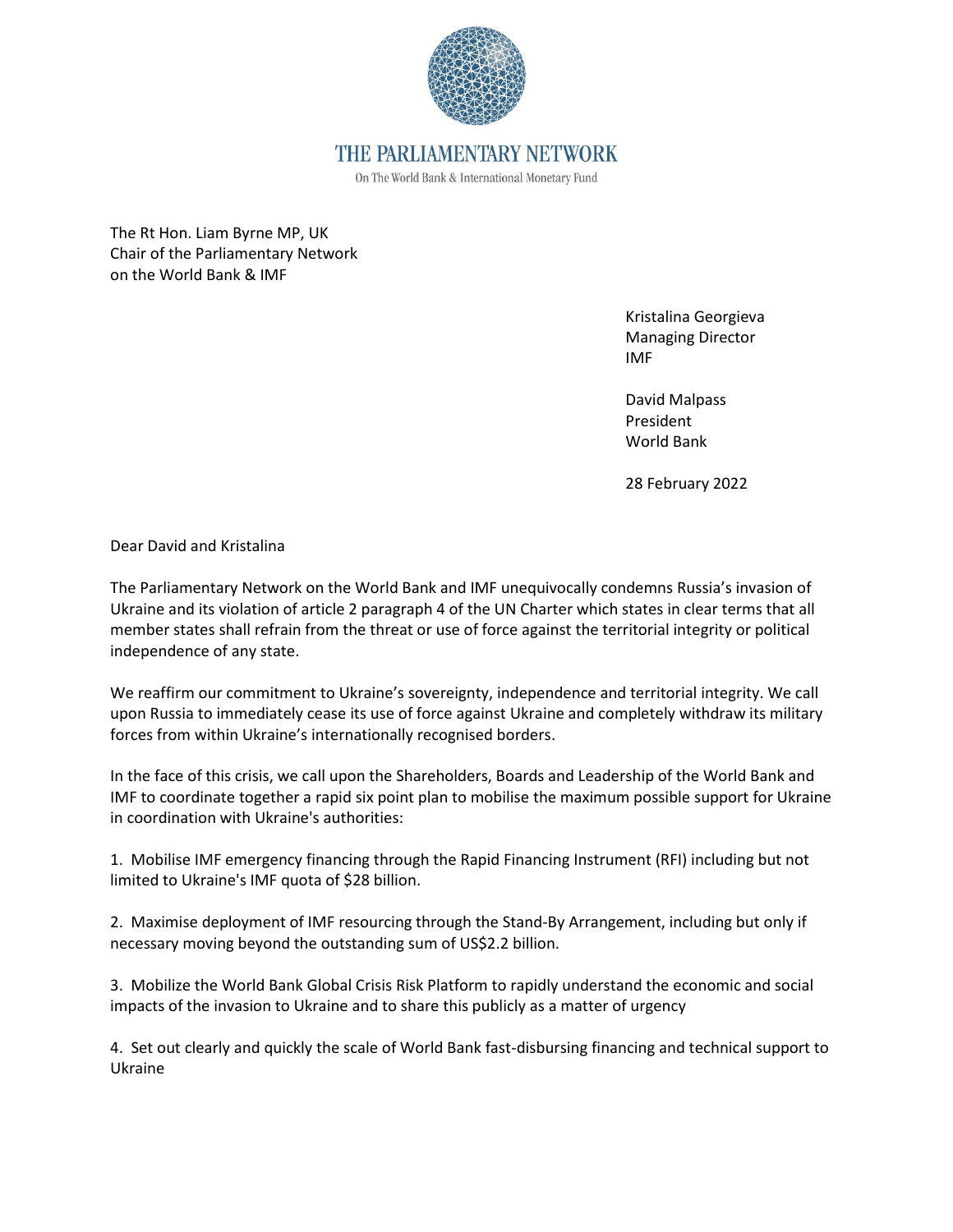

On The World Bank & International Monetary Fund

5. Rapidly deploy World Bank support to Ukraine's neighbors to help secure support for what might be four million refugees.

6. Deploy World Bank and IMF mechanisms to help countries overcome the negative economic effects of this crisis, particularly concerning the rising prices of food commodities and energy costs.

The foundation of the IMF and World Bank in 1944 presaged the creation of the United Nations a year later. Each share a common inspiration: to build a world of peace and security. In this moment of crisis, we ask you therefore to now stand strong in your determination to ensure that this founding spirit may continue to serve as a beacon of hope to the world.

Yours sincerely,

The Rt Hon. Liam Byrne MP, UK Chair of the Parliamentary Network on the World Bank & IMF

#### **Signatories:**

Ms. Milva Ekonomi, Minister of State, Albania

Ms. Senida Mesi, Former MP and Deputy Prime Minister, Albania

Hon. Othmar Karas MEP, Vice-President of the European Parliament, Austria

Senator Mark Demesmaeker, Chair of the Committee on Transversal Affairs, Belgian Senate, Belgium

Senator, Percy E. Downe, Senate of Canada, Canada

Hon. Ziad Aboultaif MP, House of Commons, Canada

Hon. Madjara Tiegbana Coulibaly MP, Board Member of the Parliamentary Network on the World Bank & IMF, National Assembly, Côte d'Ivoire

Hon. Marco Pavic MP, Chair of Committee on Regional Development and European Union Funds, Parliament of Croatia, Croatia

Hon. Vesna Vučemilović MP, Parliament of Croatia, Croatia

Senator Jerome Bascher, Senate of France, France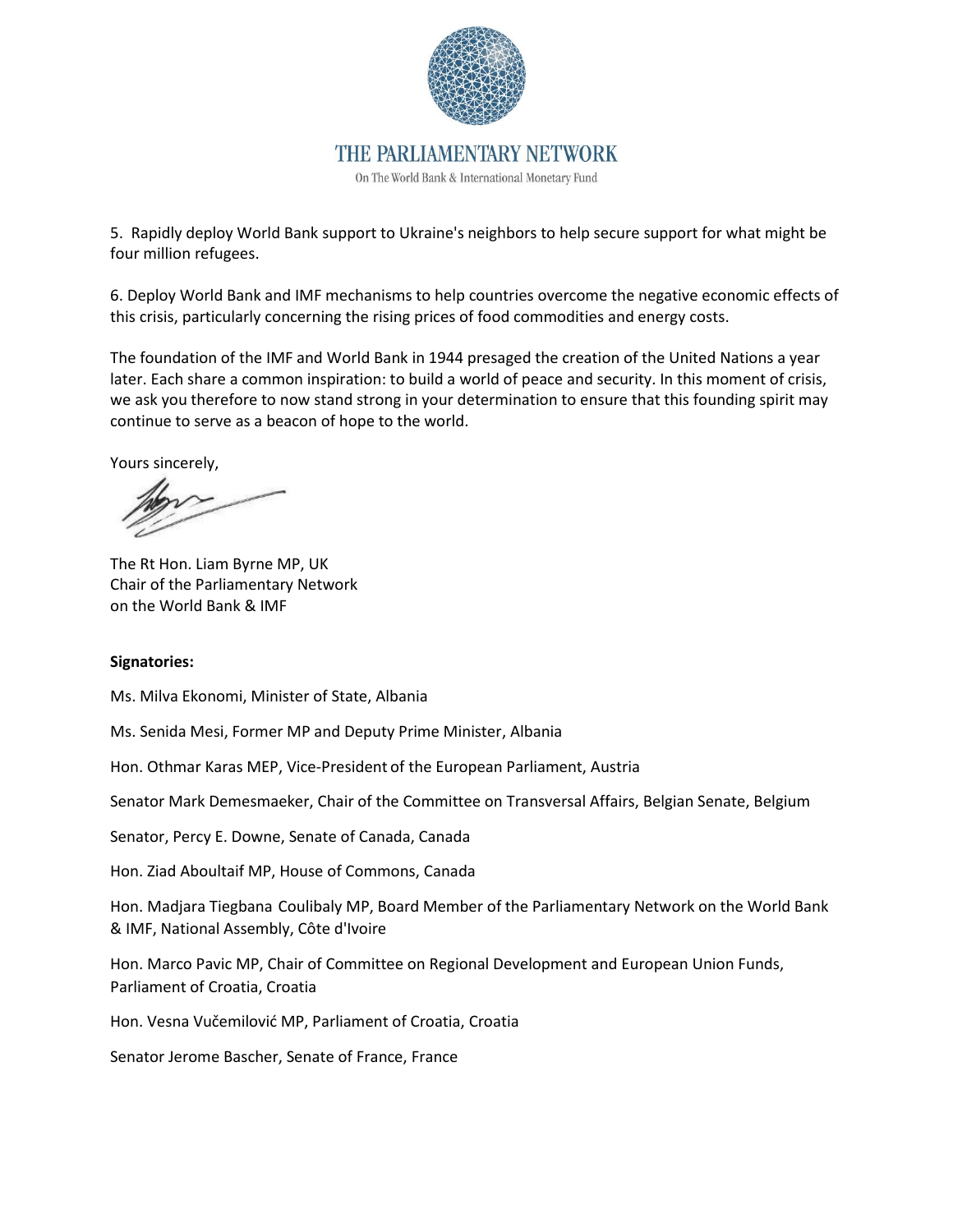

On The World Bank & International Monetary Fund

Senator André Gattolin, Vice-Chair of the Foreign Affairs and Defense Committee, Senate of France, France

Hon. Hervé Berville MP, National Assembly, France

Hon. Valérie Thomas MP, National Assembly, France

Hon. Jean Pierre Doukaga MP, Panafrican Parliament, Gabon

Hon. Dr. Lars Castellucci MP, German Bundestag, Germany

Hon. Collins Adomako-Mensah MP, Treasurer of the Parliamentary Network on the World Bank & IMF, Parliament of Ghana, Ghana

Hon. Karen Cummings MP, Parliament of Guyana, Guyana

Hon. Marlene M. Forte MP, Vice-Chair of the Parliamentary Network on the World Bank & IMF, Chamber of Representatives, Jamaica

Hon. Shakeel Ahmed MP, APNAC, Parliament of Kenya, Kenya

H.E. Ambassador Muharrem Shabani, Ambassador for Peace Liaison Office to the United Nations Permanent Representation Observer of Kosovo, Kosovo

Hon. Lukas Savickas MP, Vice-Chair of Future Committee, Parliament of Lithuania, Lithuania

Hon. Morgana Daniele MP, Chair of Committee, Parliament of Lithuania, Lithuania

Hon. Sven Clement MP, Chamber of Deputies, Luxembourg

Hon. Datuk Seri Shamsul Iskandar Mohd Akin MP, Chairman of Commonwealth Parliamentary Association, Malaysian Branch, Malaysia

Senator Neila Tazi, Chamber of Councillors, Morocco

Hon. Gagan Thapa MP, Board Member of the Parliamentary Network on the World Bank & IMF, House of Representative Nepal

Hon. Ramesh Paudyal MP, Provincial Parliament, Bagmati, Nepal

Hon. Hassana Dandobi Boubacar MP, Parliament of Niger, Niger

Hon. Steve Azaiki, Vice-Chair of the Parliamentary Network on the World Bank & IMF, Parliament of Nigeria, Nigeria

Hon. Dr. Ricardo B. Leite, Vice-Chair of the Parliamentary Network on the World Bank & IMF, Parliament of Portugal, Portugal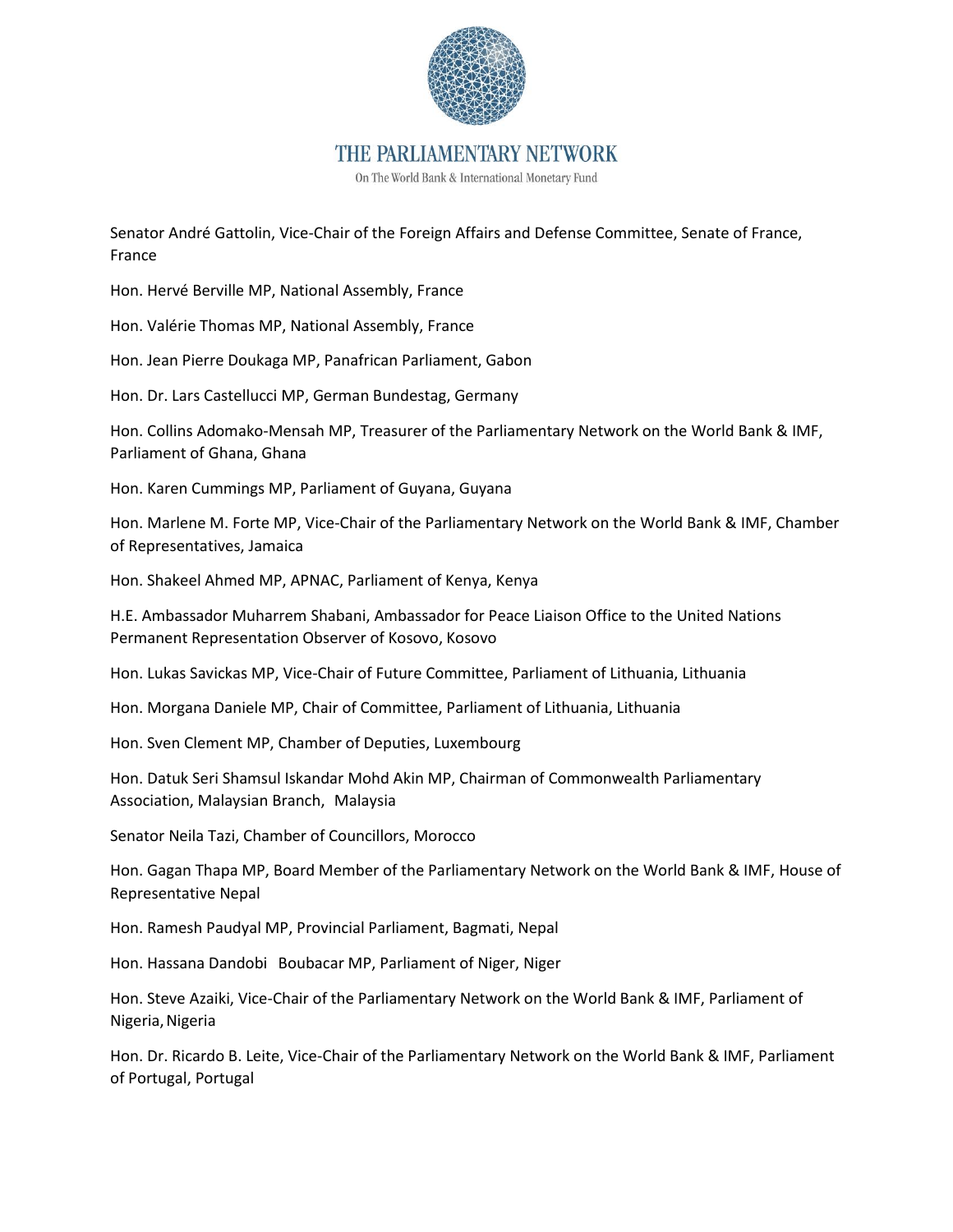

On The World Bank & International Monetary Fund

Hon. Simina Tulbure MP, Chamber of Deputies, Romania

Hon. Marion Fellows MP, House of Commons, Scotland

Senator Antonio Alarcó, Vice-Chair of the Parliamentary Network on the World Bank & IMF, Senate of Spain, Spain

Hon. Anastasia Radina MP, Head of the Anticorruption Committee, Parliament of Ukraine, Ukraine

Hon. Yaroslav Yurchyshyn MP, First Deputy Head of Committee on Anti-Corruption Policy, Parliament of Ukraine, Ukraine

Hon. Yevheniia Kravchuk MP, Deputy Chair of the Committee, Parliament of Ukraine, Ukraine

Hon. Allan Dorans MP, House of Commons, United Kingdom

Lord Andrew Stunell, House of Lords, United Kingdom

Baroness Angela Harris of Richmond, House of Lords, United Kingdom

Baroness Sarah Ludford, Liberal Democrat Europe Spokesman in the House of Lords, House of Lords, United Kingdom

Baroness Sheehan, Peer, House of Lords, United Kingdom

Hon. Ben Bradshaw MP, House of Commons, United Kingdom

Lord Browne of Ladyton, House of Lords, United Kingdom

Hon. Caroline Lucas MP, House of Commons, United Kingdom

Hon. Clive Efford MP, House of Commons, United Kingdom

Hon. Darren Jones MP, Chair of the Business, Energy and Industrial Strategy Committee, House of Commons, United Kingdom

Lord David Lipsey, Peer, House of Lords, United Kingdom

Hon. Diana Johnson MP, House of Commons, United Kingdom

Hon. Dr. Lisa Cameron MP, House of Commons, United Kingdom

Hon. Dr. Philippa Whitford MP, SNP Westminster Spokesperson on Europe, House of Commons, United Kingdom

Hon. George Howarth MP, House of Commons, United Kingdom

Baroness Hilary Armstrong, Chair of Public Services Committee, House of Lords, United Kingdom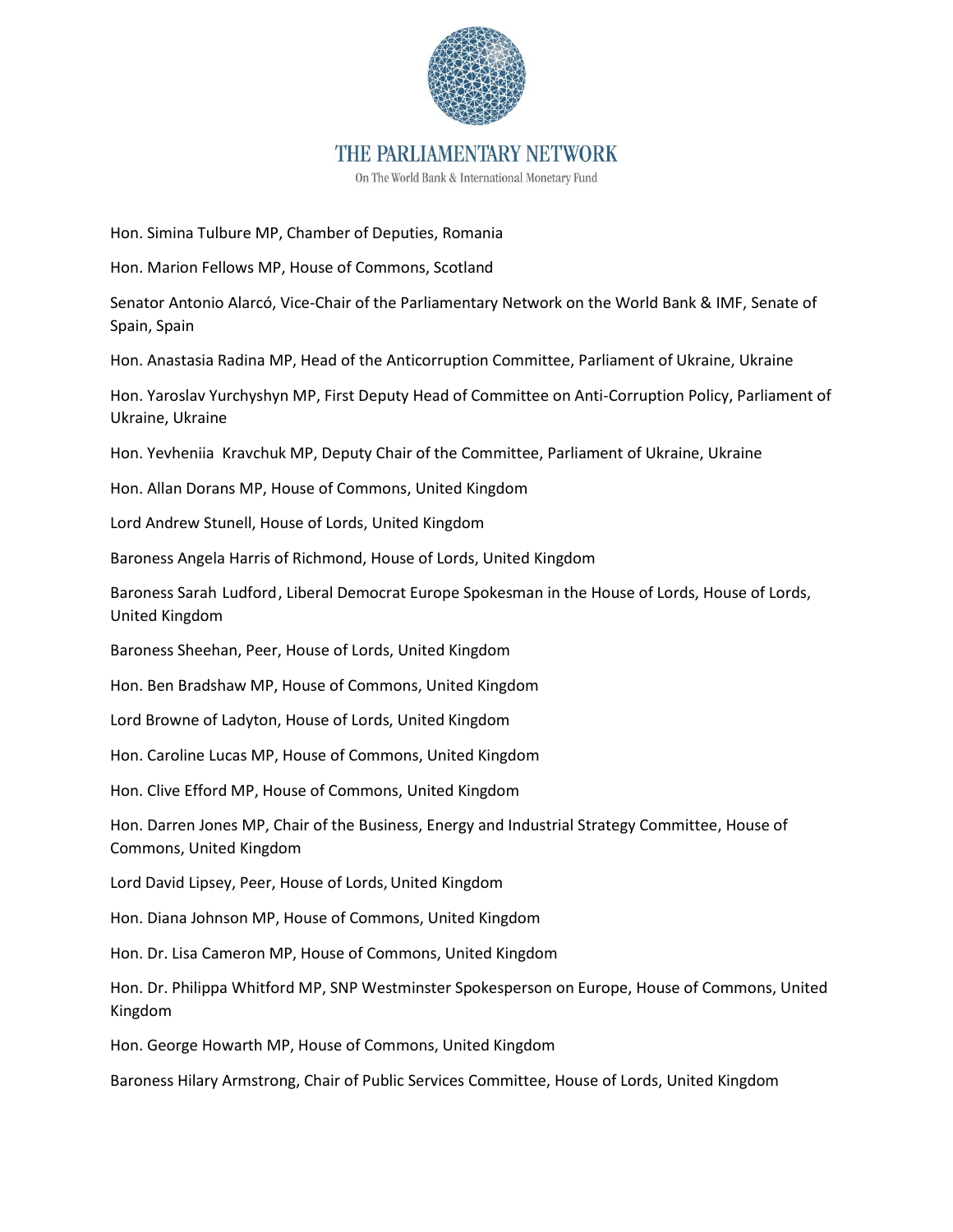

On The World Bank & International Monetary Fund

Lord James Arbuthnot, Peer, House of Lords, United Kingdom The Rt Hon. Lord Knight of Weymouth, House of Lords, United Kingdom Hon. John Mc Nally MP, Environment spokesperson S.N.P., House of Commons, United Kingdom Hon. Jonathan Djanogly MP, House of Commons, United Kingdom Hon. Jonathan Lord MP, House of Commons, United Kingdom Hon. Kerry McCarthy MP, House of Commons, United Kingdom Hon. Kim Leadbeater MP, House of Commons, United Kingdom The Lord Swinfen, House of Lords, United Kingdom Lord Oates, House of Lords, United Kingdom Hon. Marie Rimmer MP, House of Commons, United Kingdom Lord Grade of Yarmouth, Peer, United Kingdom Hon. Mike Amesbury MP, House of Commons, United Kingdom Hon. Mohammad Yasin MP, House of Commons, United Kingdom Baroness Natalie Bennett, House of Lords, United Kingdom Hon. Patrick Grady MP, House of Commons, United Kingdom Hon. Paul Blomfield MP, House of Commons, United Kingdom Hon. Paula Barker MP, House of Commons, United Kingdom Lord Philip, House of Lords, United Kingdom Rt Hon. Lord David Triesman, Former Foreign Minister & Football Association Chairman, House of Lords, United Kingdom Hon. Robert Seely MP, House of Commons, United Kingdom Hon. Roger Gale MP, House of Commons, United Kingdom The Rt Hon. Sir Desmond Swayne MP, House of Commons, United Kingdom Baroness Sally Greengross, Peer, House of Lords, United Kingdom Hon. Sarah Champion MP, House of Commons, United Kingdom Baroness Kramer, Liberal Democrat Lords Treasury Spokesperson, House of Lords, United Kingdom